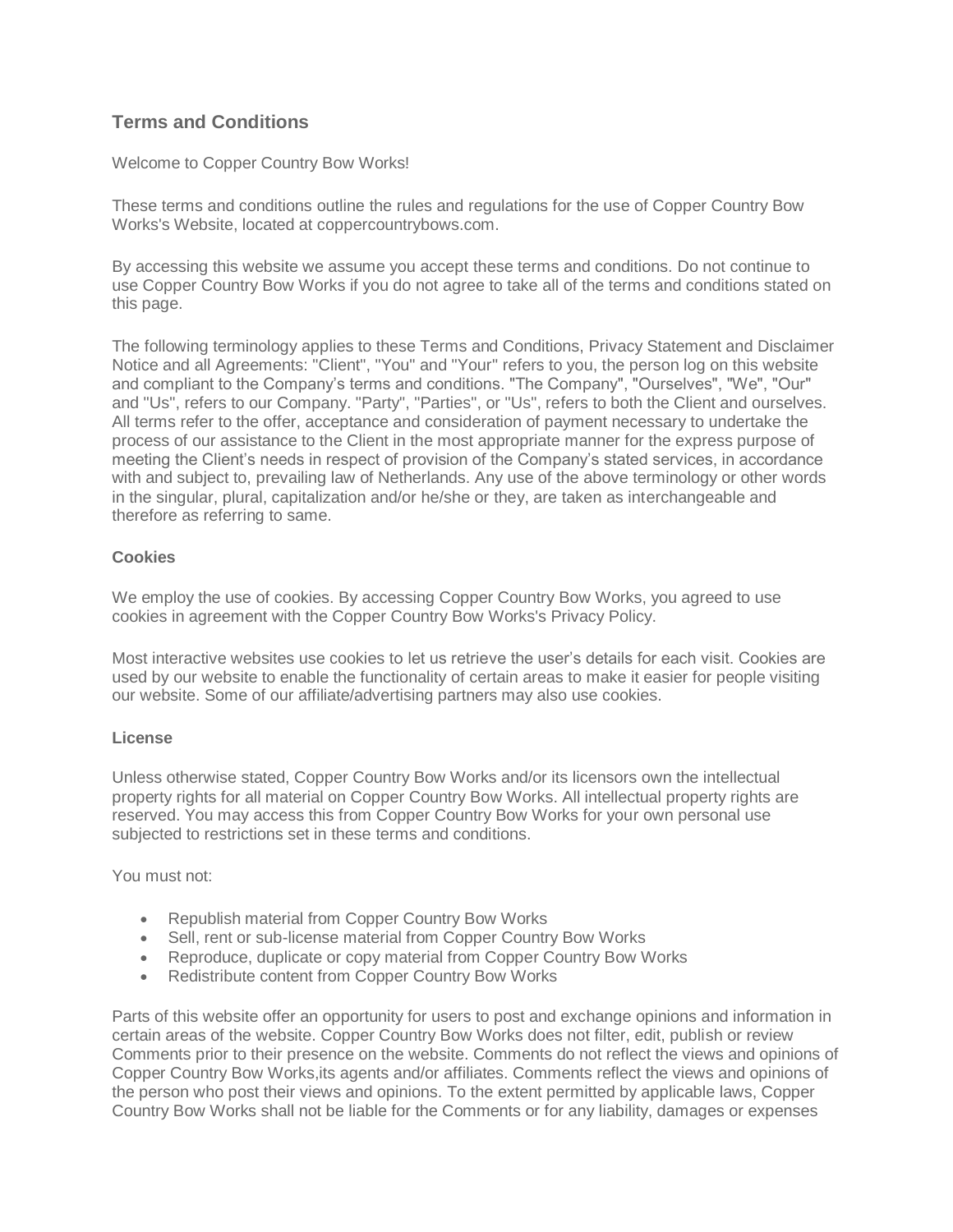caused and/or suffered as a result of any use of and/or posting of and/or appearance of the Comments on this website.

Copper Country Bow Works reserves the right to monitor all Comments and to remove any Comments which can be considered inappropriate, offensive or causes breach of these Terms and Conditions.

You warrant and represent that:

- You are entitled to post the Comments on our website and have all necessary licenses and consents to do so;
- The Comments do not invade any intellectual property right, including without limitation copyright, patent or trademark of any third party;
- The Comments do not contain any defamatory, libelous, offensive, indecent or otherwise unlawful material which is an invasion of privacy
- The Comments will not be used to solicit or promote business or custom or present commercial activities or unlawful activity.

You hereby grant Copper Country Bow Works a non-exclusive license to use, reproduce, edit and authorize others to use, reproduce and edit any of your Comments in any and all forms, formats or media.

# **Hyperlinking to our Content**

The following organizations may link to our Website without prior written approval:

- Government agencies;
- Search engines;
- News organizations:
- Online directory distributors may link to our Website in the same manner as they hyperlink to the Websites of other listed businesses; and
- System wide Accredited Businesses except soliciting non-profit organizations, charity shopping malls, and charity fundraising groups which may not hyperlink to our Web site.

These organizations may link to our home page, to publications or to other Website information so long as the link: (a) is not in any way deceptive; (b) does not falsely imply sponsorship, endorsement or approval of the linking party and its products and/or services; and (c) fits within the context of the linking party's site.

We may consider and approve other link requests from the following types of organizations:

- commonly-known consumer and/or business information sources;
- dot.com community sites;
- associations or other groups representing charities;
- online directory distributors;
- internet portals;
- accounting, law and consulting firms; and
- educational institutions and trade associations.

We will approve link requests from these organizations if we decide that: (a) the link would not make us look unfavorably to ourselves or to our accredited businesses; (b) the organization does not have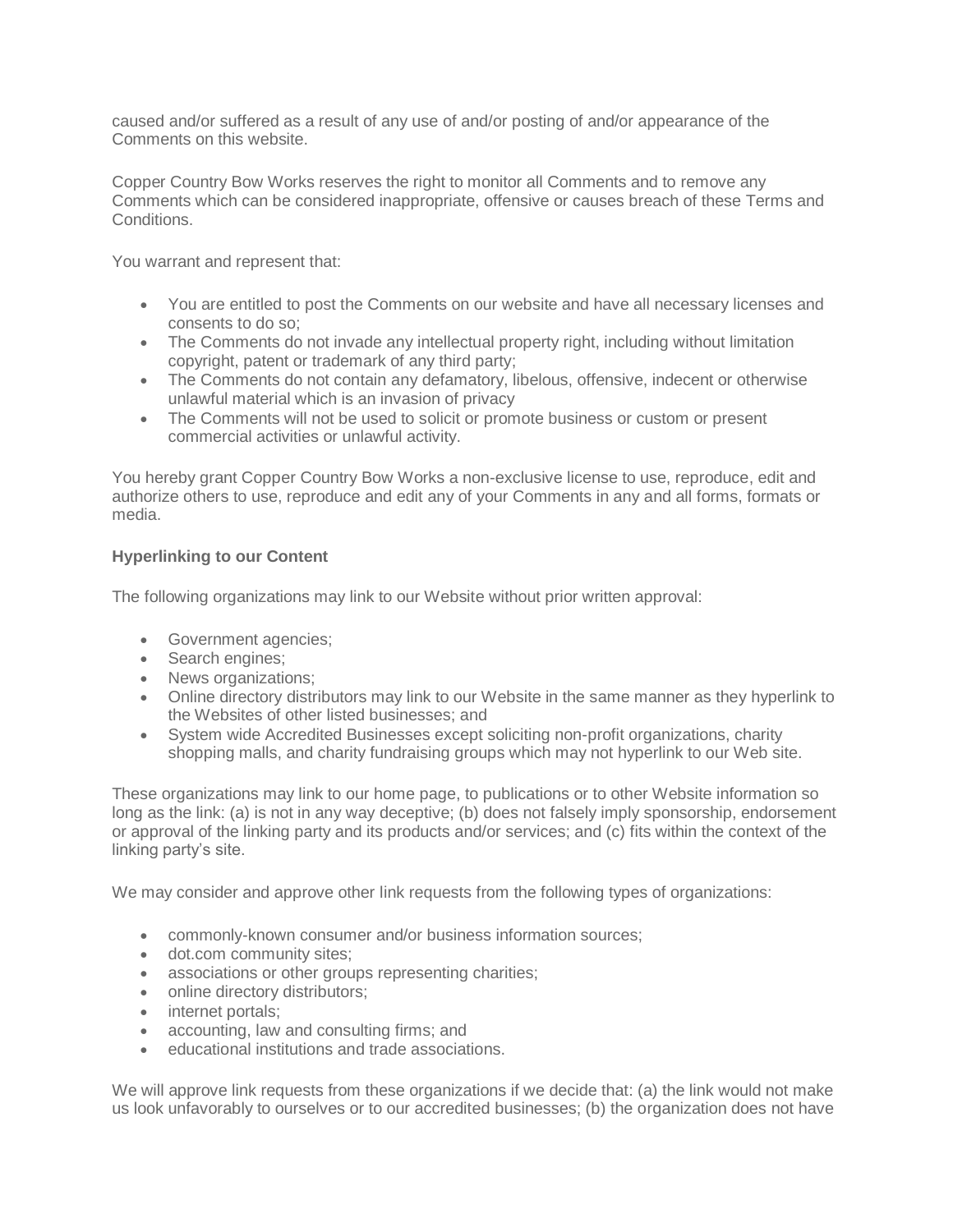any negative records with us; (c) the benefit to us from the visibility of the hyperlink compensates the absence of Copper Country Bow Works; and (d) the link is in the context of general resource information.

These organizations may link to our home page so long as the link: (a) is not in any way deceptive; (b) does not falsely imply sponsorship, endorsement or approval of the linking party and its products or services; and (c) fits within the context of the linking party's site.

If you are one of the organizations listed in paragraph 2 above and are interested in linking to our website, you must inform us by sending an e-mail to Copper Country Bow Works. Please include your name, your organization name, contact information as well as the URL of your site, a list of any URLs from which you intend to link to our Website, and a list of the URLs on our site to which you would like to link. Wait 2-3 weeks for a response.

Approved organizations may hyperlink to our Website as follows:

- By use of our corporate name; or
- By use of the uniform resource locator being linked to; or
- By use of any other description of our Website being linked to that makes sense within the context and format of content on the linking party's site.

No use of Copper Country Bow Works's logo or other artwork will be allowed for linking absent a trademark license agreement.

#### **iFrames**

Without prior approval and written permission, you may not create frames around our Webpages that alter in any way the visual presentation or appearance of our Website.

## **Content Liability**

We shall not be hold responsible for any content that appears on your Website. You agree to protect and defend us against all claims that is rising on your Website. No link(s) should appear on any Website that may be interpreted as libelous, obscene or criminal, or which infringes, otherwise violates, or advocates the infringement or other violation of, any third party rights.

## **Your Privacy**

Please read Privacy Policy

## **Reservation of Rights**

We reserve the right to request that you remove all links or any particular link to our Website. You approve to immediately remove all links to our Website upon request. We also reserve the right to amen these terms and conditions and it's linking policy at any time. By continuously linking to our Website, you agree to be bound to and follow these linking terms and conditions.